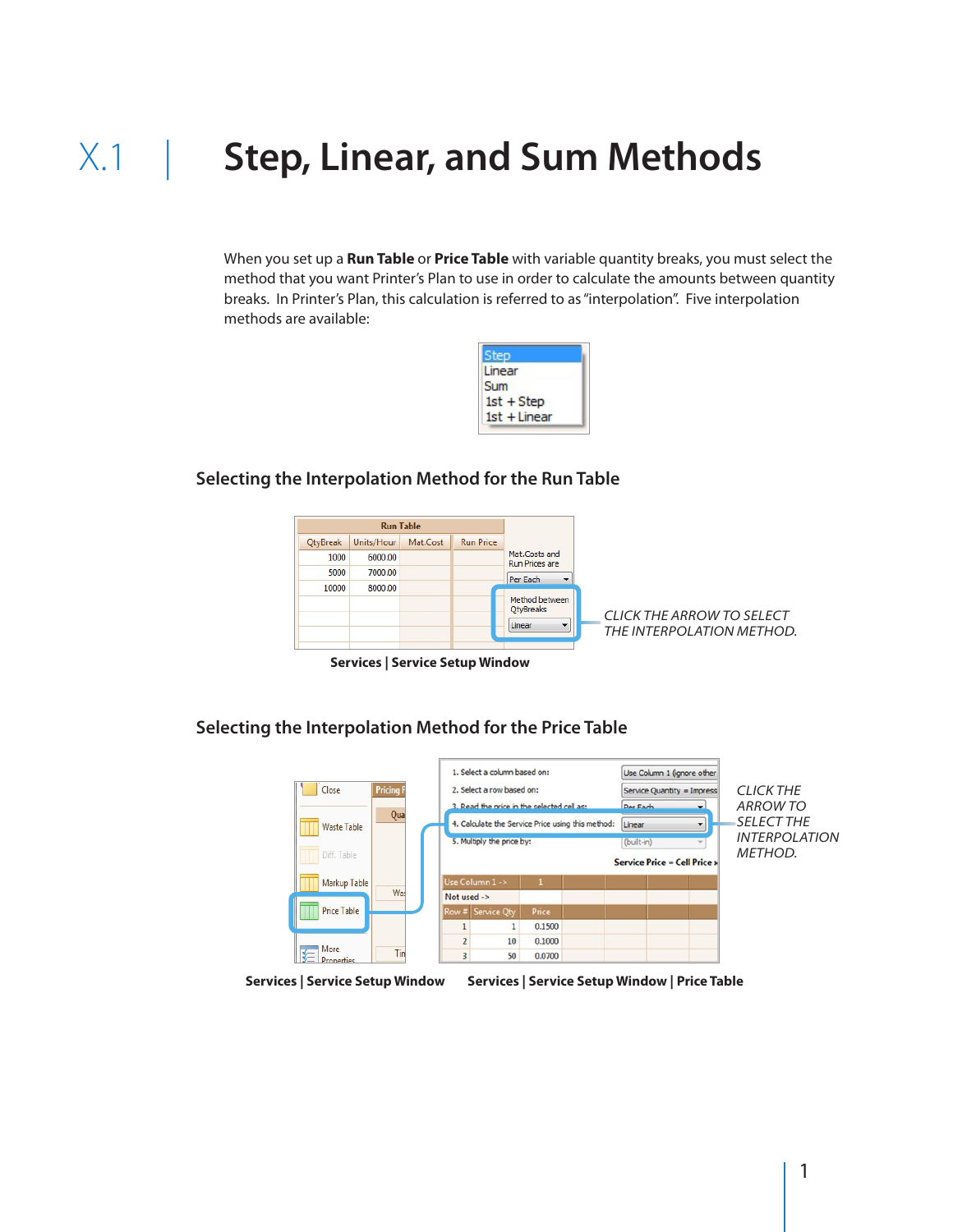## X.1 | **Step, Linear, and Sum Methods**

## **Step, Linear, and Sum Methods - Examples**

| <b>Sample Table</b><br>The following examples refer<br>to this table:                                                                                                                                                                                                    |                                                                                                | Quantity<br><b>Breaks</b> | Unit<br><b>Cost or Price</b>              | Units/Hour |                                  |  |
|--------------------------------------------------------------------------------------------------------------------------------------------------------------------------------------------------------------------------------------------------------------------------|------------------------------------------------------------------------------------------------|---------------------------|-------------------------------------------|------------|----------------------------------|--|
|                                                                                                                                                                                                                                                                          |                                                                                                | 100                       | 10.00                                     | 1000       |                                  |  |
|                                                                                                                                                                                                                                                                          |                                                                                                | 500                       | 5.00                                      |            | 2000                             |  |
|                                                                                                                                                                                                                                                                          |                                                                                                | 1000                      | 1.00                                      |            | 3000                             |  |
| <b>Step Method</b>                                                                                                                                                                                                                                                       | Between quantity breaks, Unit<br>Cost/Price and Speed remain<br>constant.                      | If Quantity<br>is         | <b>Calculated</b><br><b>Cost or Price</b> |            | <b>Calculated</b><br>Units/Hours |  |
|                                                                                                                                                                                                                                                                          |                                                                                                | $1 - 100$                 | 10.00                                     |            | 1000                             |  |
|                                                                                                                                                                                                                                                                          |                                                                                                | $101 - 500$               | 5.00                                      |            | 2000                             |  |
|                                                                                                                                                                                                                                                                          |                                                                                                | $501 - 1000$              | 1.00                                      |            | 3000                             |  |
|                                                                                                                                                                                                                                                                          |                                                                                                | $1000+$                   | 1.00                                      |            | 3000                             |  |
|                                                                                                                                                                                                                                                                          |                                                                                                |                           |                                           |            |                                  |  |
| <b>Linear</b><br><b>Method</b>                                                                                                                                                                                                                                           | Between quantity breaks, Unit<br>Cost/Price and Speed change in<br>proportion to the change in | If Quantity<br>is.        | <b>Calculated</b><br><b>Cost or Price</b> |            | <b>Calculated</b><br>Units/Hours |  |
|                                                                                                                                                                                                                                                                          |                                                                                                | $1 - 100$                 | 10.00                                     |            | 1000                             |  |
|                                                                                                                                                                                                                                                                          | quantity.                                                                                      | 300                       | 7.50                                      |            | 1500                             |  |
|                                                                                                                                                                                                                                                                          |                                                                                                | 500                       | 5.00                                      |            | 2000                             |  |
|                                                                                                                                                                                                                                                                          |                                                                                                | 800                       | 2.60                                      |            | 2600                             |  |
|                                                                                                                                                                                                                                                                          |                                                                                                | 1000                      | 1.00                                      |            | 3000                             |  |
|                                                                                                                                                                                                                                                                          |                                                                                                | $1000+$                   | 1.00                                      |            | 3000                             |  |
| <b>Sum Method</b><br>Printer's Plan calculates the price<br>for each quantity range<br>separately using the Sum<br>Method, then adds all the prices<br>to arrive at the total price.<br><b>NOTE:</b> This method is used for<br>Unit Cost and Price, not for Units/Hour. |                                                                                                | <b>Quantity Range</b>     |                                           | $=$        | <b>Price</b>                     |  |
|                                                                                                                                                                                                                                                                          |                                                                                                | First 100 units           |                                           | 100 x \$10 | \$1,000                          |  |
|                                                                                                                                                                                                                                                                          | Next 400 units (500 - 100)                                                                     |                           | 400 x \$5                                 | \$2,000    |                                  |  |
|                                                                                                                                                                                                                                                                          | Next 500 units (1000 - 500)                                                                    |                           | $500 \times $1$                           | \$500      |                                  |  |
|                                                                                                                                                                                                                                                                          | Next 200 units (1200 - 1000)                                                                   |                           | 200 x \$1                                 | \$200      |                                  |  |
|                                                                                                                                                                                                                                                                          | <b>Total Price of 1200 units</b>                                                               |                           |                                           | \$3,700    |                                  |  |
|                                                                                                                                                                                                                                                                          |                                                                                                |                           |                                           |            |                                  |  |